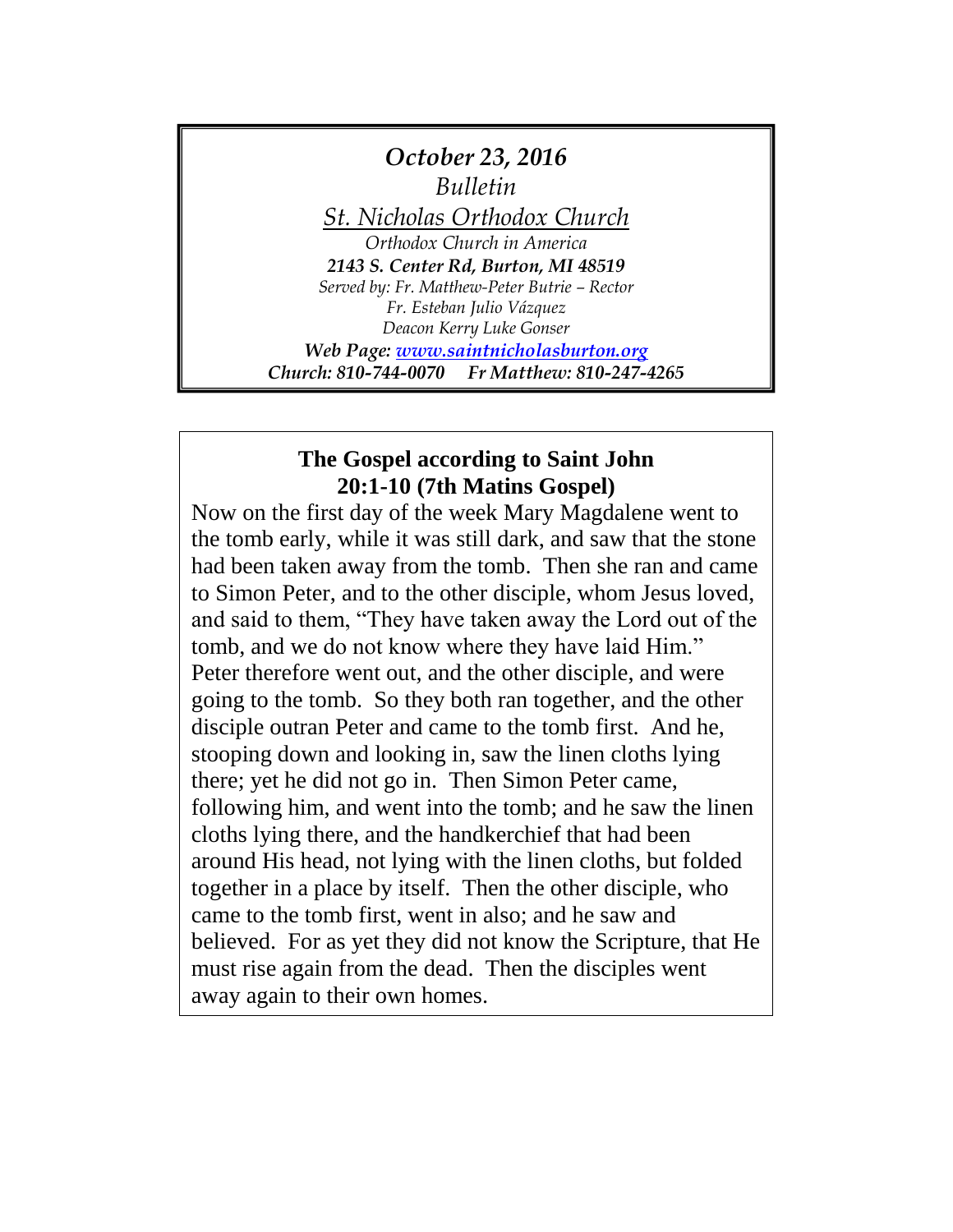### **SUNDAY, OCTOBER 23, 2016 18th SUNDAY AFTER PENTECOST — Tone 1. Holy Apostle James (Jacob), the Brother of the Lord (ca. 63). Translation of the Relics of Bl. Jacob (James) of Borovichí, Wonderworker of Novgorod (ca. 1540). St. Ignatius, Patriarch of Constantinople (877-878).**

## **TROPARIA**

**(Tone 1)** When the stone had been sealed by the Jews, while the soldiers were guarding Thy most pure body, Thou didst rise on the third day, O Savior, granting life to the world. The powers of heaven therefore cried to Thee, O Giver of Life: "Glory to Thy Resurrection, O Christ! Glory to Thy Kingdom! // Glory to Thy dispensation, O Thou Who lovest mankind!"

**(Tone 4)** As the Lord's disciple you received the Gospel, O righteous James; as a martyr you have unfailing courage; as God's brother, you have boldness; as a hierarch, you have the power to intercede. // Pray to Christ God that our souls may be saved.

**(Tone 4)** In truth you were revealed to your flock as a rule of faith, a model of meekness, and teacher of abstinence, so you won the heights by humility, and riches by poverty, O Holy Father Nicholas, intercede with Christ God to save our souls.

## **KONTAKION**

**(Tone 6)** Protection of Christians never failing, Mediatress before the Creator, ever constant. Do not despise the voice of prayer of sinners, but in your goodness come to help us who faithfully call upon you. Hasten to entreat, hurry to pray, O Theotokos, interceding always for those honor you.

### *The Prokeimenon in the Eighth Tone:* **Their proclamation has gone out into all the earth; / and their words to the ends of the universe.**

*v.* **The heavens are telling the glory of God; and the firmament proclaims His handiwork.**

## **THE READING FROM THE EPISTLE OF THE HOLY APOSTLE PAUL TO THE GALATIANS (1:11-**

**19) Brethren**: I would have you know that the gospel which was preached by me is not man's gospel. For I did not receive it from man, nor was I taught it, but it came through a revelation of Jesus Christ. For you have heard of my former life in Judaism, how I persecuted the church of God violently and tried to destroy it; and I advanced in Judaism beyond many of my own age among my people, so extremely zealous was I for the traditions of my fathers. But when he who had set me apart before I was born, and had called me through his grace, was pleased to reveal his Son to me, in order that I might preach him among the Gentiles, I did not confer with flesh and blood, nor did I go up to Jerusalem to those who were apostles before me, but I went away into Arabia; and again I returned to Damascus. Then after three years I went up to Jerusalem to visit Cephas, and remained with him fifteen days. But I saw none of the other apostles except James the Lord's brother.

## *Alleluia, Tone 1*

- *v.* **God gives vengeance to me, and subdues people under me.**
- *v.* **He magnifies the salvation of the king, and deals mercifully with His Christ, with David and his seed forever.**

**THE HOLY GOSPEL ACCORDING TO SAINT LUKE (8:26-39) At** that time Jesus arrived at the country of the Gerasenes, which is opposite Galilee. And as he stepped out on land, there met him a man from the city who had demons; for a long time he had worn no clothes, and he lived not in a house but among the tombs. When he saw Jesus, he cried out and fell down before him, and said with a loud voice, "What have you to do with me, Jesus, Son of the Most High God? I beseech you, do not torment me." For he had commanded the unclean spirit to come out of the man. (For many a time it had seized him; he was kept under guard, and bound with chains and fetters, but he broke the bonds and was driven by the demon into the desert.) Jesus then asked him, "What is your name?" And he said, "Legion"; for many demons had entered him. And they begged him not to command them to depart into the abyss. Now a large herd of swine was feeding there on the hillside; and they begged him to let them enter these. So he gave them leave. Then the demons came out of the man and entered the swine, and the herd rushed down the steep bank into the lake and were drowned. When the herdsmen saw what had happened,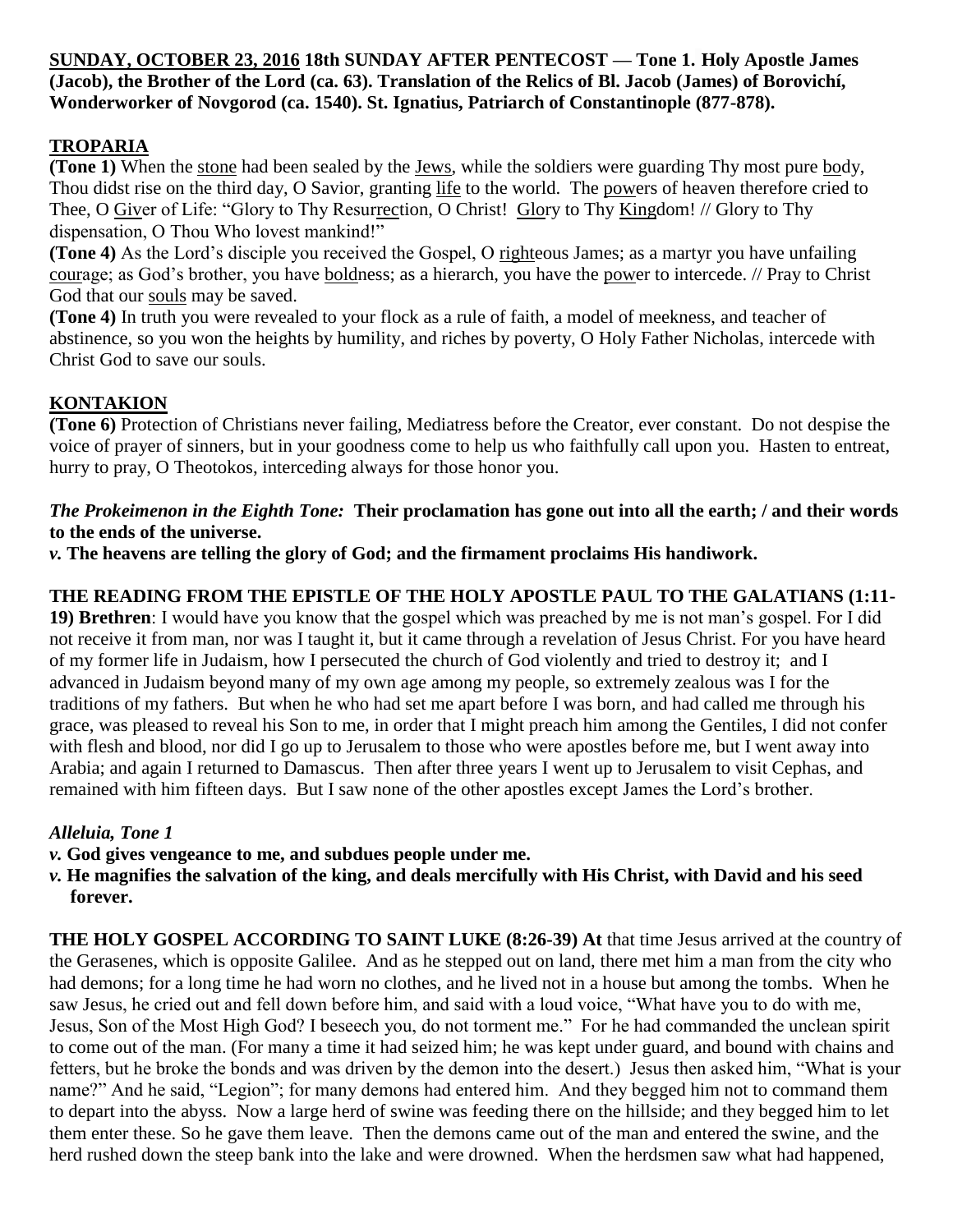they fled, and told it in the city and in the country. Then people went out to see what had happened, and they came to Jesus, and found the man from whom the demons had gone, sitting at the feet of Jesus, clothed and in his right mind; and they were afraid. And those who had seen it told them how he who had been possessed with demons was healed. Then all the people of the surrounding country of the Gerasenes asked him to depart from them; for they were seized with great fear; so he got into the boat and returned. The man from whom the demons had gone begged that he might be with him; but he sent him away, saying, "Return to your home, and declare how much God has done for you." And he went away, proclaiming throughout the whole city how much Jesus had done for him.

## **COMMUNION HYMN:**

Praise the Lord from the heavens! Praise Him in the highest! Alleluia, Alleluia, Alleluia!

### **St Macarius the Roman of Mesopotamia**

**One day, the cave where holy ascetic Makarios lived was found by three monks from the Monastery of St Asclepius in Mesopotamia. Sergius, Hyginos and Theophilos had left the monastery in order to wander through the world, seeking a sign from God which would be beneficial for their salvation. Suddenly, as they approached the cave, they noticed a marvelous fragrance issuing forth from it. Then they saw an old man walking toward them, covered only by his hair and a beard which reached his knees. He threw himself to the ground and remained there for several minutes, until he was sure the three strangers were not really demons. When he was satisfied that he was not experiencing some sort of delusion, he invited them into his cave. The oldest monk asked him to relate his story, which he did.**

**St Makarios told them that he was born in Rome and was the son of a wealthy Senator named John. When he was old enough to be married, his parents betrothed him against his will. There was a celebration following the wedding, but instead of entering the bridal chamber, he fled to the home of a pious widow, where he spent seven days secretly weeping and entreating God to help him. When he left her house, Makarios met a well-dressed old man of noble demeanor. This man ordered Makarios to accompany him. Makarios did follow him for three years, until one day they came to a cave, and then the old man vanished. He appeared to Makarios in a dream soon afterward and revealed that he was the Archangel Raphael, who had guided Tobias in his travels. Before he vanished, the Archangel entrusted him to God's mercy.**

**Soon after he first moved into the cave, Makarios saw a most beautiful young woman standing before him, who said that she also had fled from an unwanted marriage in Rome. In spite of his caution, St Makarios did not have sufficient discernment to escape the devil's snare, and so he allowed the girl to spend the night in his cave. For the first time in his life, he was assaulted by the fiery darts of carnal desire, and he sinned with the girl. Suddenly she disappeared, and the devil rejoiced because he had tempted the ascetic to sin.**

**At that moment St Makarios realized the seriousness of his fall. Weeping bitterly, he decided to leave the cave and find another place where he might do penance. Along the way, the Archangel Raphael appeared to him once again and urged him to return. He told him that God would hear his prayers if he remained in the cave. So he went back and subjected his flesh to severe fasting, vigils and absolute self-denial for many years, so that he might recover the purity of his soul in order to contemplate God.**

**After he had edified the three brethren with the story of his struggles, St Makarios sent them on their way in peace. His sin was very great, but so was his repentance; therefore, he fell asleep in the Lord in the presence of the angels and the saints.**

**The precise date of the saint's repose is not known, but it was probably at the end of the fourth century, or the beginning of the fifth.**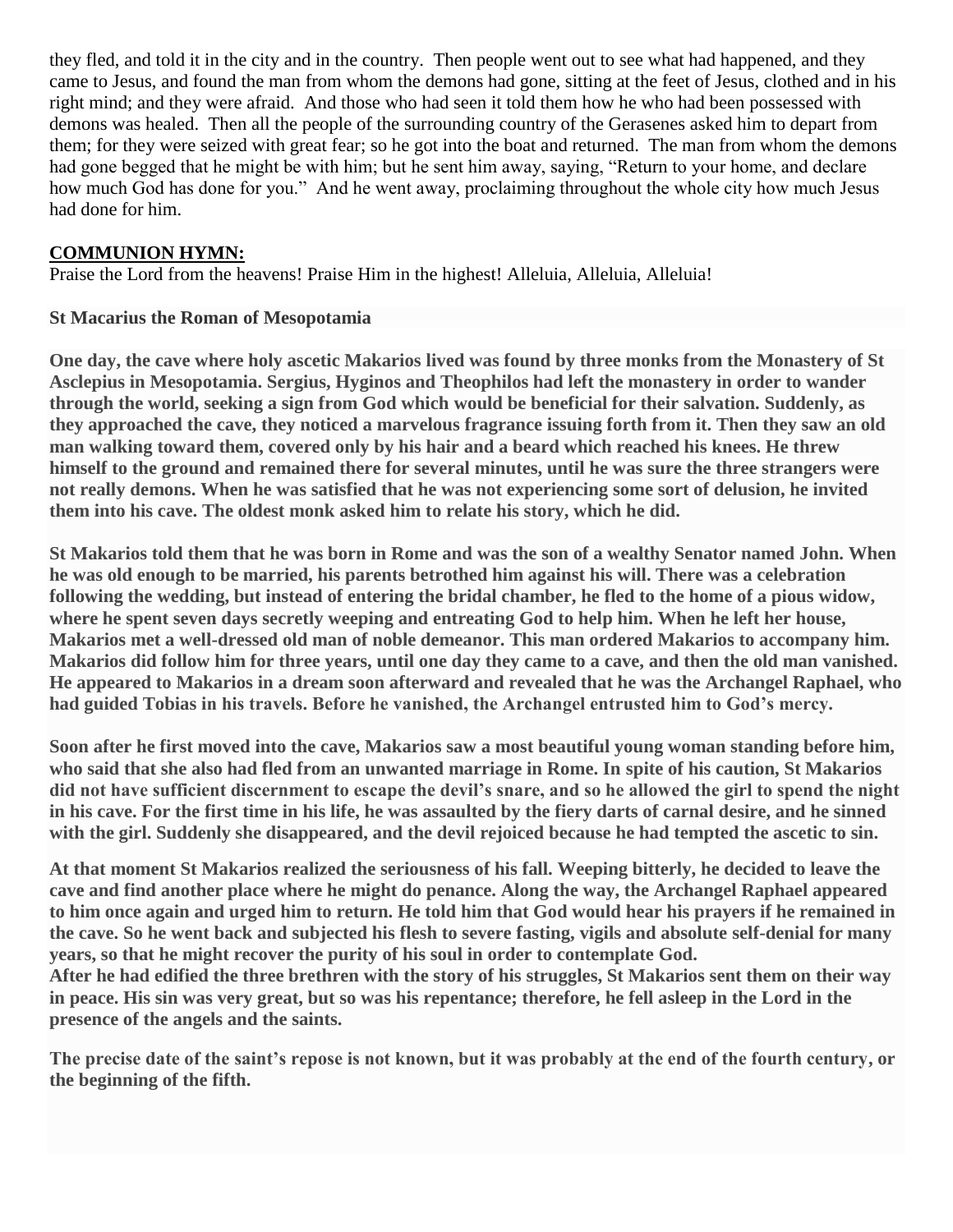### **CANDLE INTENTIONS FOR THE HEALTH AND BLESSINGS OF**

| Fr. Andrew, Fr. Joe, Fr. Moses, Deacon Anthony, Aaron, Jo Ann, Nikolai, Kosta,                                                                                                                                                       |               |
|--------------------------------------------------------------------------------------------------------------------------------------------------------------------------------------------------------------------------------------|---------------|
| Jimmy, Gloria, Laurie, Walt & Zina, Dorothy, Jeanette, Reggie, Ruth & Calvin,                                                                                                                                                        |               |
| Anna, Stojan & Mira, Bosa, Joseph, Helen, Ted & Marlene, Nicholas & Margaret,                                                                                                                                                        |               |
|                                                                                                                                                                                                                                      | Joe Tome      |
|                                                                                                                                                                                                                                      |               |
| Special Intention <i>manufacture contract to the contract of the contract of the contract of the contract of the contract of the contract of the contract of the contract of the contract of the contract of the contract of the</i> | Joe Tome      |
|                                                                                                                                                                                                                                      | Jo Ann Havens |

ခရွို့လ ခရွို့လ ခရွို့လ ခရွို့လ ခရွို့လ ခရွို့လ ခရွို့လ ခရွို့လ ခရွို့လ ခရွို့လ ခရွို့လ ခရွို့လ ခရွို့လ ခရွို့လ

Welcome all of our friends and visitors to St. Nicholas! Please join us for fellowship, coffee and donuts in our parish hall. Volunteers are needed to serve on Sunday's, please see the sign-up sheet next to the kitchen window to volunteer.

**FR. PETER (DIDUN)** \$528 has been collected for our Diocesan monastery of the Holy Cross to help with medical expenses for Fr. Peter (Didun) who suffered a stroke two weeks ago. Today's charity plate (the plate we have at the veneration of the cross) will also go towards the Monastery so, if you haven't been able to donate yet, you can do so now.

**ABSENTEE BALLOTS** are available in the parish office, please see Debbie it you are in need of an absentee ballot.

**PLEDGE CARDS** have been mailed out. If you have not received your 2017 pledge card please see Debbie so that she may get another card for you. 141 pledges cards were mailed, we would like to have all of them returned by December, 1. Remember you must return a signed pledge card in order to be considered a member here at St. Nicholas. Please DO NOT send your 2017 pledge back with the card as it will be credited to 2016.

**TRUNK OR TREAT** will be held at Assumption on Saturday, October 29 from 6 'til 8 pm. Everyone is invited to come and decorate their car trunks and pass candy out to the children. There will be fun activities and games for the children. Fliers with more information are available in the parish hall. We need some volunteers to help at Assumption. Please see Matushka Lisa if you can lend a hand.

### **CHARITY MINISTRIES**

**HOPE IN A BOX** is collecting Toothbrushes and Toothpaste for the month of October. Place the items in the Blue Box in the hall. Catholic Charities Community Closet will distribute the items. (Please, the Blue boxes are NOT trash cans, through your trash in the waste baskets.)

**FOOD DRIVE** Place non-perishable food items in the other blue box in the hall.

**NORTH END SOUP KITCHEN We serve Thursday, November 3 from 9 am to 1 pm.**

### **PARISH MEETING FOR ELECTIONS-November 6, 2016**

### **The nominees are:**

Bob Steiner

**Parish Council Nominees (3 will be elected) Auditors Nominees (2 need to be elected)** Paul Brayan (term ending) Deborah Gonser-Adams Dennis Jernigan (term ending) Sharon Jernigan (term ending) Catherine Steiner (term ending)